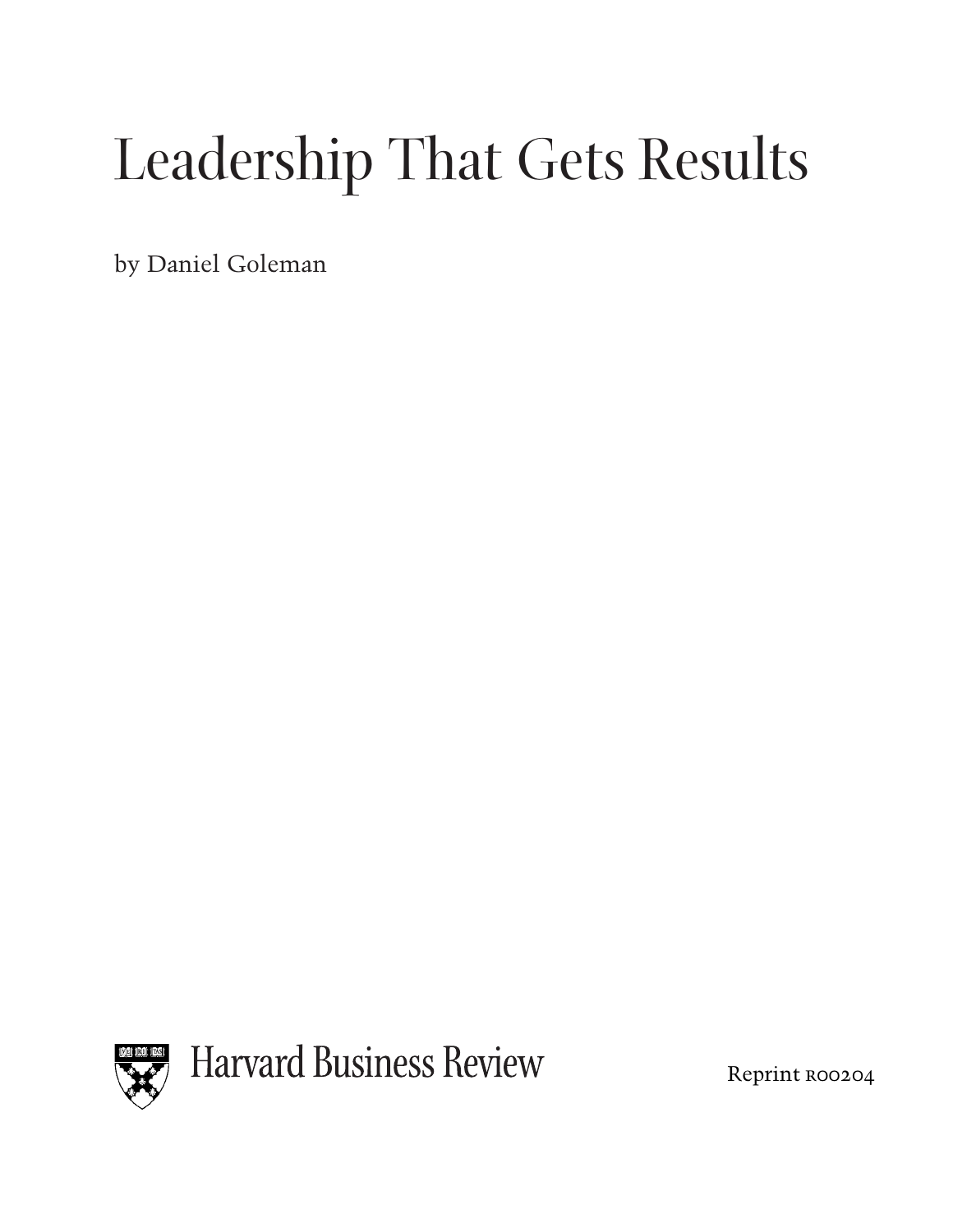# Harvard Business Review

#### **MARCH – APRIL 2000**

#### **Reprint Number**

| <b>CLAYTON M. CHRISTENSEN</b><br>AND MICHAEL OVERDORF                                                                                                                                     | <b>Meeting the Challenge of Disruptive Change</b>                                                                                                                                              | R00202                                         |
|-------------------------------------------------------------------------------------------------------------------------------------------------------------------------------------------|------------------------------------------------------------------------------------------------------------------------------------------------------------------------------------------------|------------------------------------------------|
| <b>DANIEL GOLEMAN</b>                                                                                                                                                                     | <b>Leadership That Gets Results</b>                                                                                                                                                            | R00204                                         |
| <b>JUAN ENRIQUEZ</b><br>AND RAY A. GOLDBERG                                                                                                                                               | <b>Transforming Life, Transforming Business:</b><br>The Life-Science Revolution                                                                                                                | R00203                                         |
| AKSHAY R. RAO, MARK E. BERGEN,<br><b>AND SCOTT DAVIS</b>                                                                                                                                  | How to Fight a Price War                                                                                                                                                                       | R00208                                         |
| <b>BRIAN J. HALL</b>                                                                                                                                                                      | <b>What You Need to Know About Stock Options</b>                                                                                                                                               | R00205                                         |
| <b>CHRISTOPHER A. BARTLETT</b><br>AND SUMANTRA GHOSHAL                                                                                                                                    | <b>Going Global: Lessons from Late Movers</b>                                                                                                                                                  | R00201                                         |
| <b>HERMINIA IBARRA</b>                                                                                                                                                                    | <b>Making Partner: A Mentor's Guide to the</b><br><b>Psychological Journey</b>                                                                                                                 | R00206                                         |
| A CONVERSATION WITH JONATHAN SEELIG<br>VIJAY VISHWANATH AND DAVID HARDING<br><b>ERIK VAN HECK</b><br>MARCEL CORSTJENS AND MARIE CARPENTER<br>PETER ROSSI, PHIL DELURGIO, AND DAVID KANTOR | <b>FORETHOUGHT</b><br>Goodbye, B-School<br><b>The Starbucks Effect</b><br>The Cutting Edge in Auctions<br><b>From Managing Pills to Managing Brands</b><br><b>Making Sense of Scanner Data</b> | F00201<br>F00202<br>F00203<br>F00204<br>F00205 |
| <b>SUZY WETLAUFER</b>                                                                                                                                                                     | <b>HBR CASE STUDY</b><br>When Everything Isn't Half Enough                                                                                                                                     | R00211                                         |
| <b>INDRAJIT SINHA</b>                                                                                                                                                                     | THINKING ABOUT<br>Cost Transparency: The Net's Real Threat to Prices and Brands R00210                                                                                                         |                                                |
| DAWN LEPORE; JACK ROCKHART;<br>MICHAEL J. EARL; TOM THOMAS; AND<br>PETER MCATEER AND JEFFREY ELTON                                                                                        | PERSPECTIVES<br>Are CIOs Obsolete?                                                                                                                                                             | R00212                                         |
| <b>RANDY KOMISAR</b>                                                                                                                                                                      | FIRST PERSON<br><b>Goodbye Career, Hello Success</b>                                                                                                                                           | R00207                                         |
| EILEEN C. SHAPIRO                                                                                                                                                                         | <b>BOOKS IN REVIEW</b><br><b>Managing in the Cappuccino Economy</b>                                                                                                                            | R00209                                         |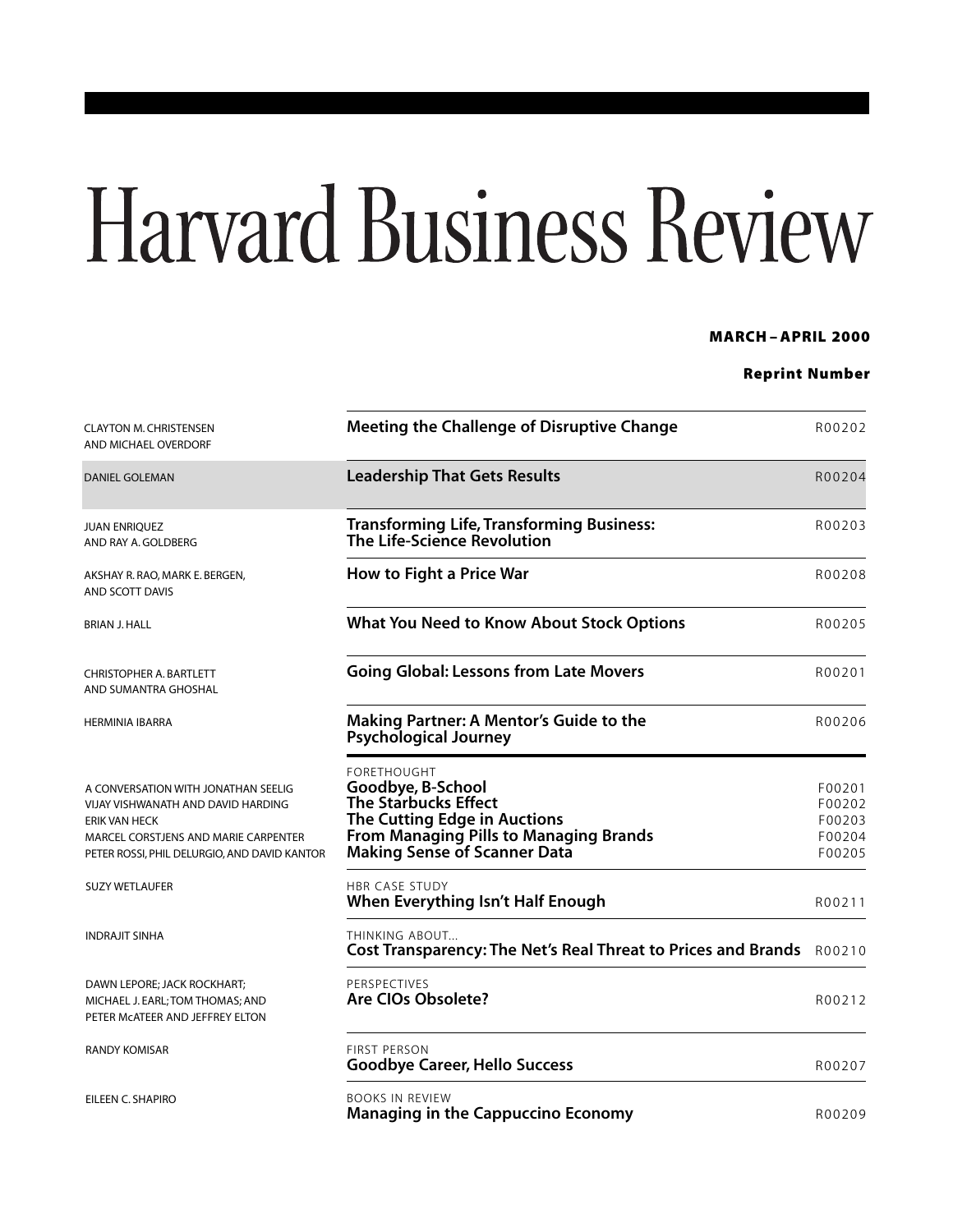New research suggests that the most effective executives use a collection of distinct leadership styles – each in the right measure, at just the right time. Such flexibility is tough to put into action, but it pays off in performance. And better yet, it can be learned.

## L<br>L by Daniel Goleman<br>
K ANY GROUP of businesspeople<br>
the question "What do effective<br>
leaders do?" and you'll hear a<br>
of answers. Leaders set strategy;<br>
potivate: they create a mission: they build a EADERSHIP THAT GETS ESULTS

sk any group of businesspeople the question "What do effective leaders do?" and you'll hear a SK ANY GROUP of businesspeople<br>the question "What do effective<br>sweep of answers. Leaders set strategy; they motivate; they create a mission; they build a culture. Then ask "What *should* leaders do?" If the group is seasoned, you'll likely hear one response: the leader's singular job is to get results.

But how? The mystery of what leaders can and ought to do in order to spark the best performance from their people is age-old. In recent years, that mystery has spawned an entire cottage industry: literally thousands of "leadership experts" have made careers of testing and coaching executives, all in pursuit of creating businesspeople who can turn bold objectives –be they strategic, financial, organizational, or all three –into reality.

Still, effective leadership eludes many people and organizations. One reason is that until recently, virtually no quantitative research has demonstrated

which precise leadership behaviors yield positive results. Leadership experts proffer advice based on inference, experience, and instinct. Sometimes that advice is right on target; sometimes it's not.

But new research by the consulting firm Hay/ McBer, which draws on a random sample of 3,871 executives selected from a database of more than 20,000 executives worldwide, takes much of the mystery out of effective leadership. The research found six distinct leadership styles, each springing from different components of emotional intelligence. The styles, taken individually, appear to have a direct and unique impact on the working atmosphere of a company, division, or team, and in turn, on its financial performance. And perhaps most important, the research indicates that leaders with  $\overline{\circ}$ the best results do not rely on only one leadership style; they use most of them in a given week –seamlessly and in different measure – depending on the  $\frac{1}{3}$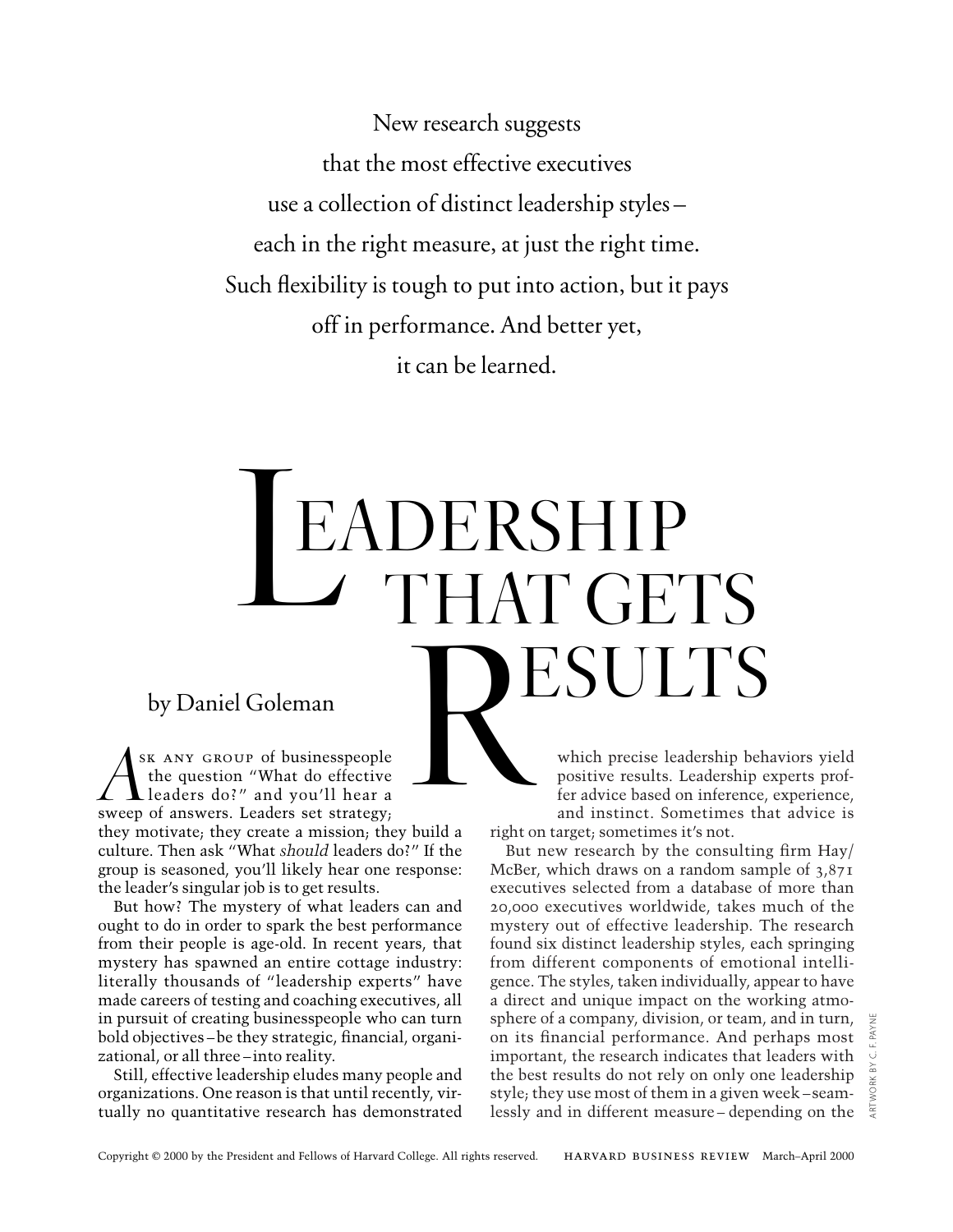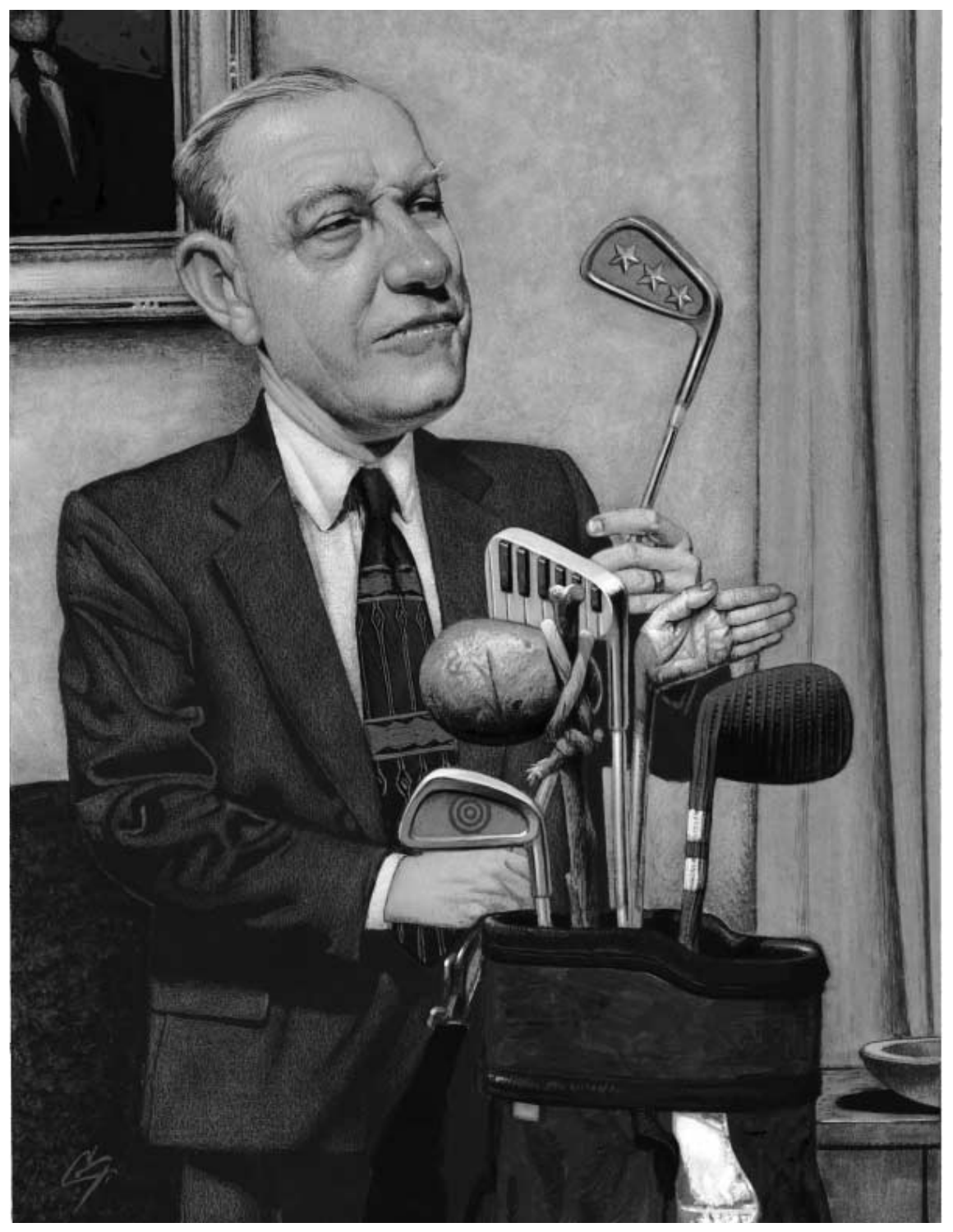#### Emotional Intelligence: A Primer

Emotional intelligence– the ability to manage ourselves and our relationships effectively– consists of four fundamental capabilities: self-awareness, self-management, social awareness, and social skill. Each capability, in turn, is composed of specific sets of competencies. Below is a list of the capabilities and their corresponding traits.

#### Self-Awareness

#### " *Emotional self-awareness:* the ability to read and understand your emotions as well as recognize their impact on work performance, relationships, and the like.

- " *Accurate self-assessment:* a realistic evaluation of your strengths and limitations.
- " *Self-confidence:* a strong and positive sense of self-worth.

" *Self-control:* the ability to keep disruptive emotions and impulses under control.

Self-Management

- " *Trustworthiness:* a consistent display of honesty and integrity.
- " *Conscientiousness:* the ability to manage yourself and your responsibilities. " *Adaptability:*skill at adjust-
- ing to changing situations and overcoming obstacles. " *Achievement orientation:*
	- the drive to meet an internal standard of excellence.
- " *Initiative:* a readiness to seize opportunities.

#### Social Skill

Social Awareness " *Empathy:*skill at sensing other people's emotions, understanding their perspective, and taking an active interest in their

" *Organizational awareness:* the ability to read the currents of organizational life, build decision networks, and navigate

" *Service orientation:* the ability to recognize and meet customers' needs.

concerns.

politics.

- " *Visionary leadership:* the ability to take charge and inspire with a compelling vision.
- " *Influence:* the ability to wield a range of persuasive tactics.
- " *Developing others:* the propensity to bolster the abilities of others through feedback and guidance.
- **Communication:** skill at listening and at sending clear, convincing, and well-tuned messages.
- " *Change catalyst:* proficiency in initiating new ideas and leading people in a new direction.
- **Conflict management:** the ability to de-escalate disagreements and orchestrate resolutions.
- " *Building bonds:* proficiency at cultivating and maintaining a web of relationships.
- " *Teamwork and collaboration:* competence at promoting cooperation and building teams.

business situation. Imagine the styles, then, as the array of clubs in a golf pro's bag. Over the course of a game, the pro picks and chooses clubs based on the demands of the shot. Sometimes he has to ponder his selection, but usually it is automatic. The pro senses the challenge ahead, swiftly pulls out the right tool, and elegantly puts it to work. That's how high-impact leaders operate, too.

What are the six styles of leadership? None will shock workplace veterans. Indeed, each style, by name and brief description alone, will likely resonate with anyone who leads, is led, or as is the case with most of us, does both. *Coercive leaders* demand immediate compliance. *Authoritative leaders* mobilize people toward a vision. *Affiliative leaders* create emotional bonds and harmony. *Democratic leaders* build consensus through participation. *Pacesetting leaders* expect excellence and self-direction. And *coaching leaders* develop people for the future.

Close your eyes and you can surely imagine a colleague who uses any one of these styles. You most likely use at least one yourself. What is new in this research, then, is its implications for action. First, it offers a fine-grained understanding of how different leadership styles affect performance and results. Second, it offers clear guidance on when a manager should switch between them. It also strongly suggests that switching flexibly is well advised. New, too, is the research's finding that each leadership style springs from different components of emotional intelligence.

#### Measuring Leadership's Impact

It has been more than a decade since research first linked aspects of emotional intelligence to business results. The late David McClelland, a noted Harvard University psychologist, found that leaders with strengths in a critical mass of six or more emotional intelligence competencies were far more effective than peers who lacked such strengths. For

*Daniel Goleman is the author of* Emotional Intelligence *(Bantam, 1995) and* Working with Emotional Intelligence *(Bantam, 1998). He is cochairman of the Consortium for Research on Emotional Intelligence in Organizations, which is based at Rutgers University's Graduate School of Applied Psychology in Piscataway, New Jersey. His article "What Makes a Leader?" appeared in the November–December 1998 issue of HBR. He can be reached at goleman@javanet.com.*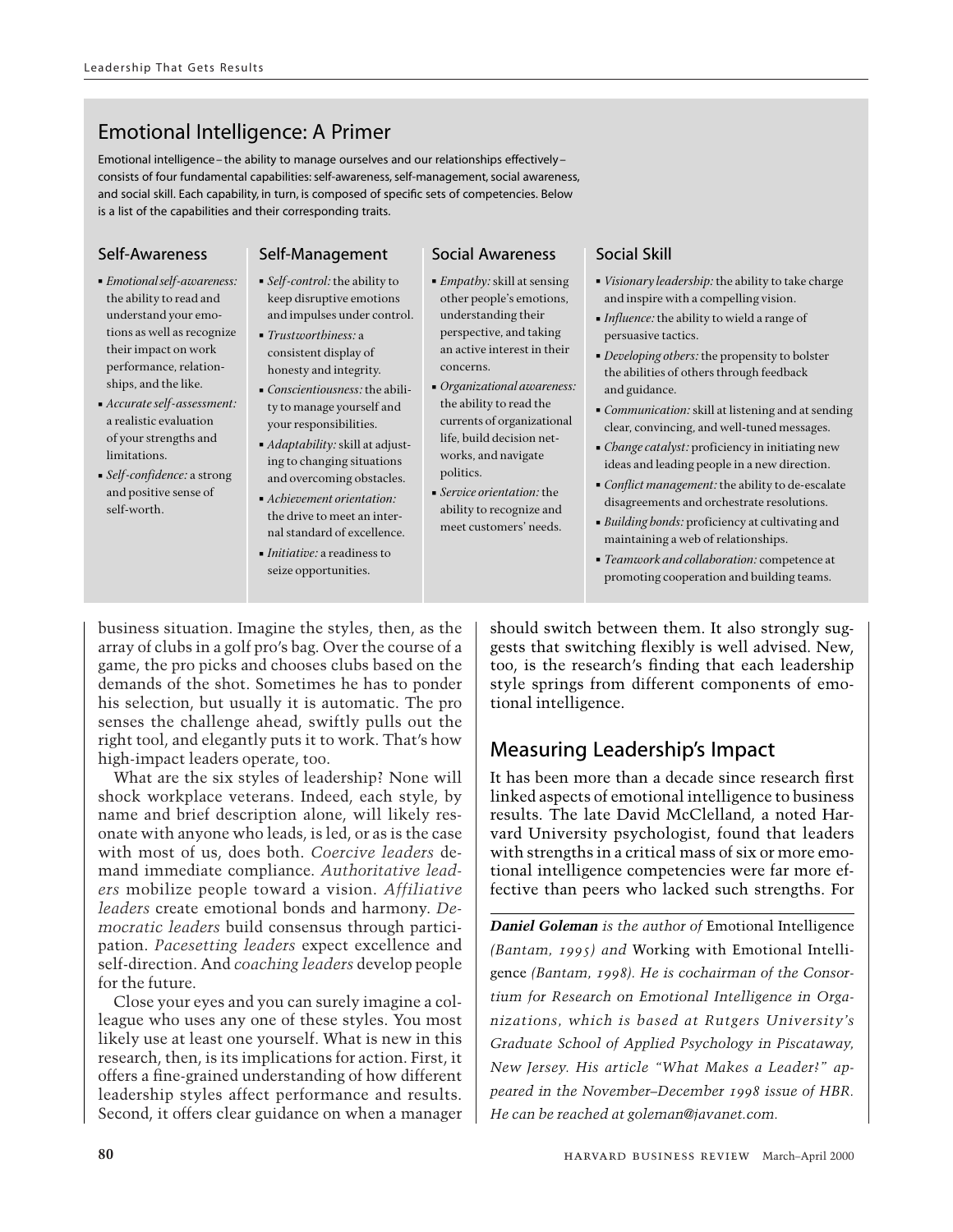instance, when he analyzed the performance of division heads at a global food and beverage company, he found that among leaders with this critical mass of competence, 87% placed in the top third for annual salary bonuses based on their business performance. More telling, their divisions on average outperformed yearly revenue targets by 15% to 20%. Those executives who lacked emotional intelligence were rarely rated as outstanding in their annual performance reviews, and their divisions underperformed by an average of almost 20%.

Our research set out to gain a more molecular view of the links among leadership and emotional intelligence, and climate and performance. A team of McClelland's colleagues headed by Mary Fontaine and Ruth Jacobs from Hay/McBer studied data about or observed thousands of executives, noting specific behaviors and their impact on climate.**<sup>1</sup>** How did each individual motivate direct reports? Manage change initiatives? Handle crises? It was in a later phase of the research that we identified which emotional intelligence capabilities drive the six leadership styles. How does he rate in terms of self-control and social skill? Does a leader show high or low levels of empathy?

The team tested each executive's immediate sphere of influence for its climate. "Climate" is not an amorphous term. First defined by psychologists George Litwin and Richard Stringer and later refined by McClelland and his colleagues, it refers to six key factors that influence an organization's working environment: its *flexibility* – that is, how free employees feel to innovate unencumbered by red tape; their sense of *responsibility* to the organization; the level of *standards* that people set; the sense of accuracy about performance feedback and aptness of *rewards*; the *clarity* people have about mission and values; and finally, the level of *commitment* to a common purpose.

We found that all six leadership styles have a measurable effect on each aspect of climate. (For details, see the exhibit "Getting Molecular: The Im-

### Getting Molecular: The Impact of Leadership Styles on Drivers of Climate

Our research investigated how each leadership style affected the six drivers of climate, or working atmosphere. The figures below show the correlation between each leadership style and each aspect of climate. So, for instance, if we look at the climate driver of flexibility, we see that the coercive style has a -.28 correlation while the democratic style has a .28 correlation, equally strong in the opposite direction. Focusing on the authoritative leadership style, we find that it has a .54 correlation with rewards–

strongly positive– and a .21 correlation with responsibility– positive, but not as strong. In other words, the style's correlation with rewards was more than twice that with responsibility.

According to the data, the authoritative leadership style has the most positive effect on climate, but three others– affiliative, democratic, and coaching– follow close behind. That said, the research indicates that no style should be relied on exclusively, and all have at least short-term uses.

pact of Leadership Styles on Drivers of Climate.") Further, when we looked at the impact of climate on financial results – such as return on sales, revenue growth, efficiency, and profitability – we found a direct correlation between the two. Leaders who used styles that positively affected the climate had decidedly better financial results than those who did not. That is not to say that organizational climate is the only driver of performance. Economic conditions

|                                     | Coercive | Authoritative | Affiliative | Democratic | Pacesetting | Coaching |
|-------------------------------------|----------|---------------|-------------|------------|-------------|----------|
| Flexibility                         | $-.28$   | .32           | .27         | .28        | $-.07$      | .17      |
| Responsibility                      | $-.37$   | .21           | .16         | .23        | .04         | .08      |
| <b>Standards</b>                    | .02      | .38           | .31         | .22        | $-.27$      | .39      |
| Rewards                             | $-18$    | .54           | .48         | .42        | $-.29$      | .43      |
| Clarity                             | $-.11$   | .44           | .37         | .35        | $-.28$      | .38      |
| Commitment                          | $-13$    | .35           | .34         | .26        | $-.20$      | .27      |
| <b>Overall impact</b><br>on climate | $-.26$   | .54           | .46         | .43        | $-.25$      | .42      |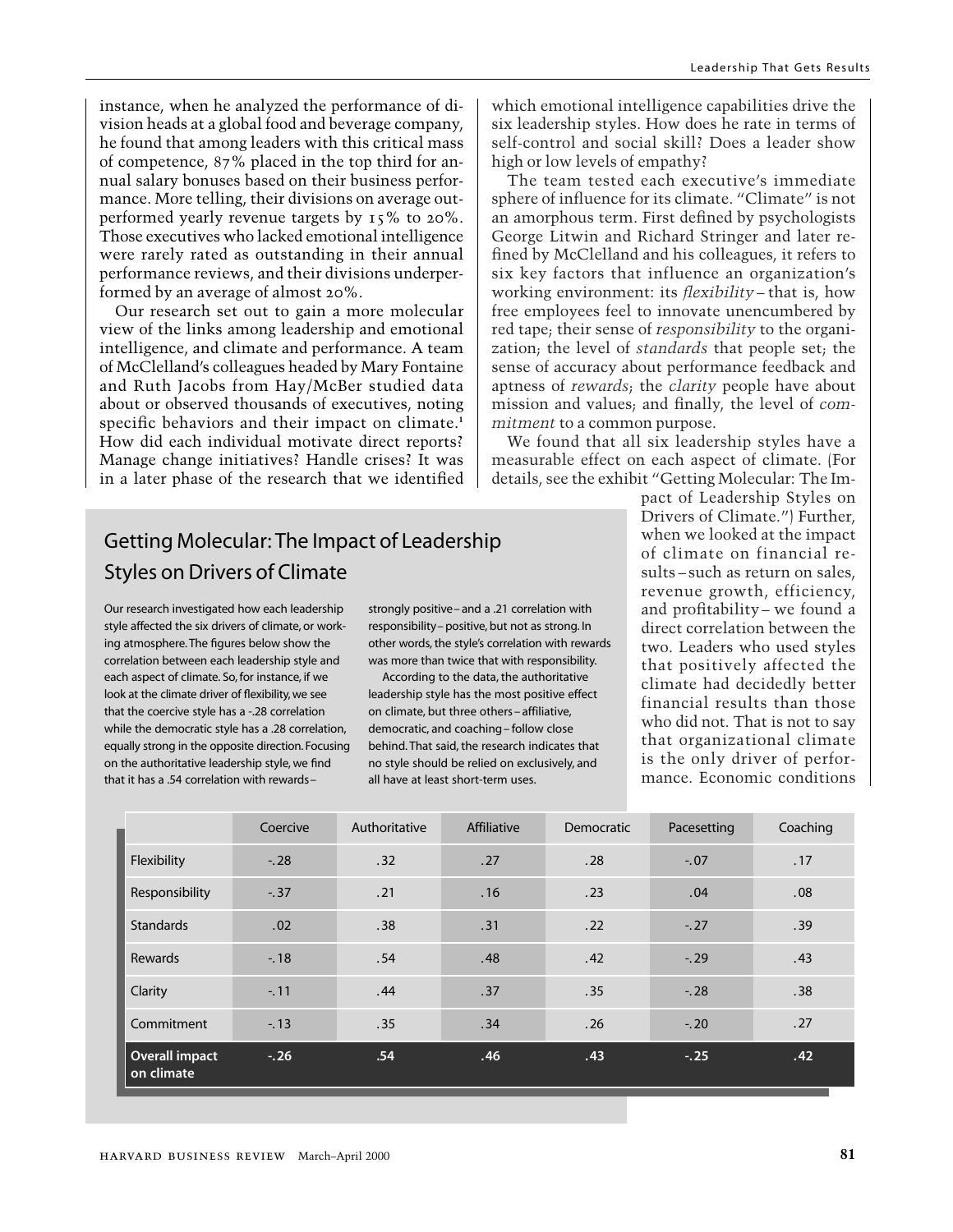#### The Six Leadership Styles at a Glance

| Our research found<br>that leaders use six |
|--------------------------------------------|
| styles, each springing                     |
| from different compo-                      |
| nents of emotional                         |
| intelligence. Here is a                    |
| summary of the styles,                     |
| their origin, when they                    |
| work best, and their                       |
| impact on an organiza-                     |
| tion's climate and thus                    |
| its performance.                           |

| iip Styles at a Giarice                                                                                                                                                                                                                                                                            |                                                                          |                                                                                                                 |
|----------------------------------------------------------------------------------------------------------------------------------------------------------------------------------------------------------------------------------------------------------------------------------------------------|--------------------------------------------------------------------------|-----------------------------------------------------------------------------------------------------------------|
|                                                                                                                                                                                                                                                                                                    | Coercive                                                                 | Authoritative                                                                                                   |
| The leader's modus operandi                                                                                                                                                                                                                                                                        | Demands immediate<br>compliance                                          | Mobilizes people<br>toward a vision                                                                             |
| The style in a phrase                                                                                                                                                                                                                                                                              | "Do what I tell you."                                                    | "Come with me."                                                                                                 |
| Underlying emotional<br>intelligence competencies                                                                                                                                                                                                                                                  | Drive to achieve, initiative,<br>self-control                            | Self-confidence, empathy,<br>change catalyst                                                                    |
| When the style works best                                                                                                                                                                                                                                                                          | In a crisis, to kick start a<br>turnaround, or with problem<br>employees | When changes require a<br>new vision, or when a clear<br>direction is needed                                    |
| Overall impact on climate                                                                                                                                                                                                                                                                          | <b>Negative</b>                                                          | Most strongly positive                                                                                          |
|                                                                                                                                                                                                                                                                                                    |                                                                          |                                                                                                                 |
| amics matter enormously. But<br>suggests that climate accounts<br>$\blacksquare$ $\blacksquare$ $\blacksquare$ $\blacksquare$ $\blacksquare$ $\blacksquare$ $\blacksquare$ $\blacksquare$ $\blacksquare$ $\blacksquare$ $\blacksquare$ $\blacksquare$ $\blacksquare$ $\blacksquare$ $\blacksquare$ |                                                                          | situations. Consider what the style does to an orga-<br>nization's climate. Flexibility is the hardest hit. The |

and competitive dynamics matter enormously. But our analysis strongly suggests that climate accounts for nearly a third of results. And that's simply too much of an impact to ignore.

#### The Styles in Detail

Executives use six leadership styles, but only four of the six consistently have a positive effect on climate and results. Let's look then at each style of leadership in detail. (For a summary of the material that follows, see the chart "The Six Leadership Styles at a Glance.")

**The Coercive Style.** The computer company was in crisis mode –its sales and profits were falling, its stock was losing value precipitously, and its shareholders were in an uproar. The board brought in a new CEO with a reputation as a turnaround artist. He set to work chopping jobs, selling off divisions, and making the tough decisions that should have been executed years before. The company was saved, at least in the short-term.

From the start, though, the CEO created a reign of terror, bullying and demeaning his executives, roaring his displeasure at the slightest misstep. The company's top echelons were decimated not just by his erratic firings but also by defections. The CEO's direct reports, frightened by his tendency to blame the bearer of bad news, stopped bringing him any news at all. Morale was at an all-time low –a fact reflected in another downturn in the business after the short-term recovery. The CEO was eventually fired by the board of directors.

It's easy to understand why of all the leadership styles, the coercive one is the least effective in most

situations. Consider what the style does to an organization's climate. Flexibility is the hardest hit. The leader's extreme top-down decision making kills new ideas on the vine. People feel so disrespected that they think, "I won't even bring my ideas up – they'll only be shot down." Likewise, people's sense of responsibility evaporates: unable to act on their own initiative, they lose their sense of ownership and feel little accountability for their performance. Some become so resentful they adopt the attitude, "I'm not going to help this bastard."

Coercive leadership also has a damaging effect on the rewards system. Most high-performing workers are motivated by more than money – they seek the satisfaction of work well done. The coercive style erodes such pride. And finally, the style undermines one of the leader's prime tools – motivating people by showing them how their job fits into a grand, shared mission. Such a loss, measured in terms of diminished clarity and commitment, leaves people alienated from their own jobs, wondering, "How does any of this matter?"

Given the impact of the coercive style, you might assume it should never be applied. Our research, however, uncovered a few occasions when it worked masterfully. Take the case of a division president who was brought in to change the direction of a food company that was losing money. His first act was to have the executive conference room demolished. To him, the room –with its long marble table that looked like "the deck of the Starship Enterprise" – symbolized the tradition-bound formality that was paralyzing the company. The destruction of the room, and the subsequent move to a smaller, more informal setting, sent a message no one could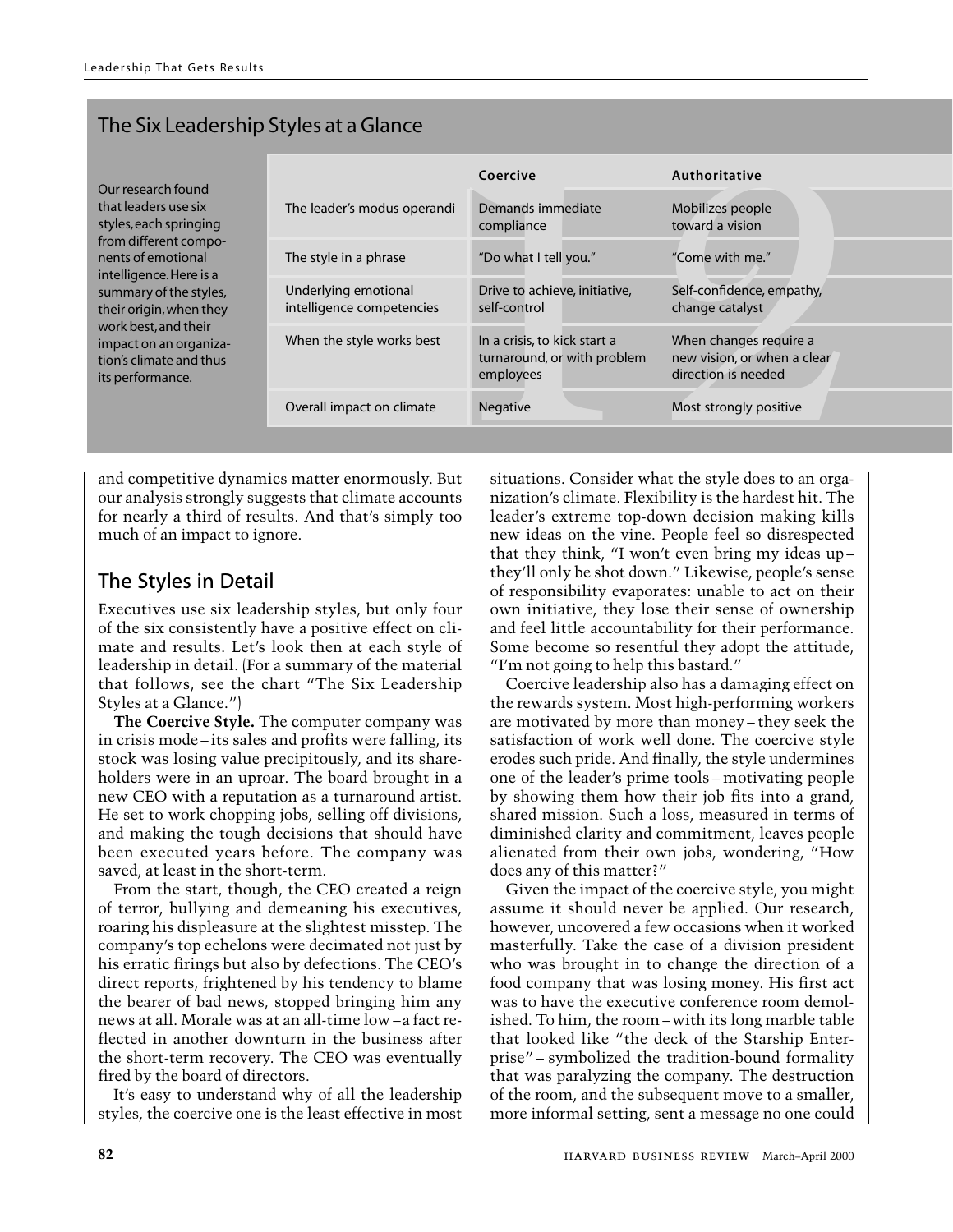| <b>Affiliative</b>                                                                 | <b>Democratic</b>                                                           | Pacesetting                                                           | Coaching                                                                     |
|------------------------------------------------------------------------------------|-----------------------------------------------------------------------------|-----------------------------------------------------------------------|------------------------------------------------------------------------------|
| Creates harmony and builds<br>emotional bonds                                      | Forges consensus through<br>participation                                   | Sets high standards for<br>performance                                | Develops people for the<br>future                                            |
| "People come first."                                                               | "What do you think?"                                                        | "Do as I do, now."                                                    | "Try this."                                                                  |
| Empathy, building<br>relationships, communication                                  | Collaboration, team<br>leadership, communication                            | Conscientiousness, drive<br>to achieve, initiative                    | Developing others, empathy,<br>self-awareness                                |
| To heal rifts in a team or<br>to motivate people during<br>stressful circumstances | To build buy-in or<br>consensus, or to get input<br>from valuable employees | To get quick results from<br>a highly motivated and<br>competent team | To help an employee<br>improve performance or<br>develop long-term strengths |
| Positive                                                                           | Positive                                                                    | <b>Negative</b>                                                       | Positive                                                                     |
|                                                                                    |                                                                             |                                                                       |                                                                              |

miss, and the division's culture changed quickly in its wake.

That said, the coercive style should be used only with extreme caution and in the few situations when it is absolutely imperative, such as during a turnaround or when a hostile takeover is looming. In those cases, the coercive style can break failed business habits and shock people into new ways of working. It is always appropriate during a genuine emergency, like in the aftermath of an earthquake or a fire. And it can work with problem employees with whom all else has failed. But if a leader relies solely on this style or continues to use it once the emergency passes, the long-term impact of his insensitivity to the morale and feelings of those he leads will be ruinous.

**The Authoritative Style.** Tom was the vice president of marketing at a floundering national restaurant chain that specialized in pizza. Needless to say, the company's poor performance troubled the senior managers, but they were at a loss for what to do. Every Monday, they met to review recent sales, struggling to come up with fixes. To Tom, the approach didn't make sense. "We were always trying to figure out why our sales were down last week. We had the whole company looking backward instead of figuring out what we had to do tomorrow."

Tom saw an opportunity to change people's way of thinking at an off-site strategy meeting. There, the conversation began with stale truisms: the company had to drive up shareholder wealth and increase return on assets. Tom believed those concepts didn't have the power to inspire a restaurant manager to be innovative or to do better than a goodenough job.

So Tom made a bold move. In the middle of a meeting, he made an impassioned plea for his colleagues to think from the customer's perspective. Customers want convenience, he said. The company was not in the restaurant business, it was in the business of distributing high-quality, convenient-to-get pizza. That notion – and nothing else – should drive everything the company did.

With his vibrant enthusiasm and clear vision –the hallmarks of the authoritative style – Tom filled a leadership vacuum at the company. Indeed, his concept became the core of the new mission statement. But this conceptual breakthrough was just the beginning. Tom made sure that the mission statement was built into the company's strategic planning process as the designated driver of growth. And he ensured that the vision was articulated so that local restaurant managers understood they were the key to the company's success and were free to find new ways to distribute pizza.

Changes came quickly. Within weeks, many local managers started guaranteeing fast, new delivery times. Even better, they started to act like entrepreneurs, finding ingenious locations to open new branches: kiosks on busy street corners and in bus and train stations, even from carts in airports and hotel lobbies.

Tom's success was no fluke. Our research indicates that of the six leadership styles, the authoritative one is most effective, driving up every aspect of climate. Take clarity. The authoritative leader is a visionary; he motivates people by making clear to them how their work fits into a larger vision for the organization. People who work for such leaders understand that what they do matters and why.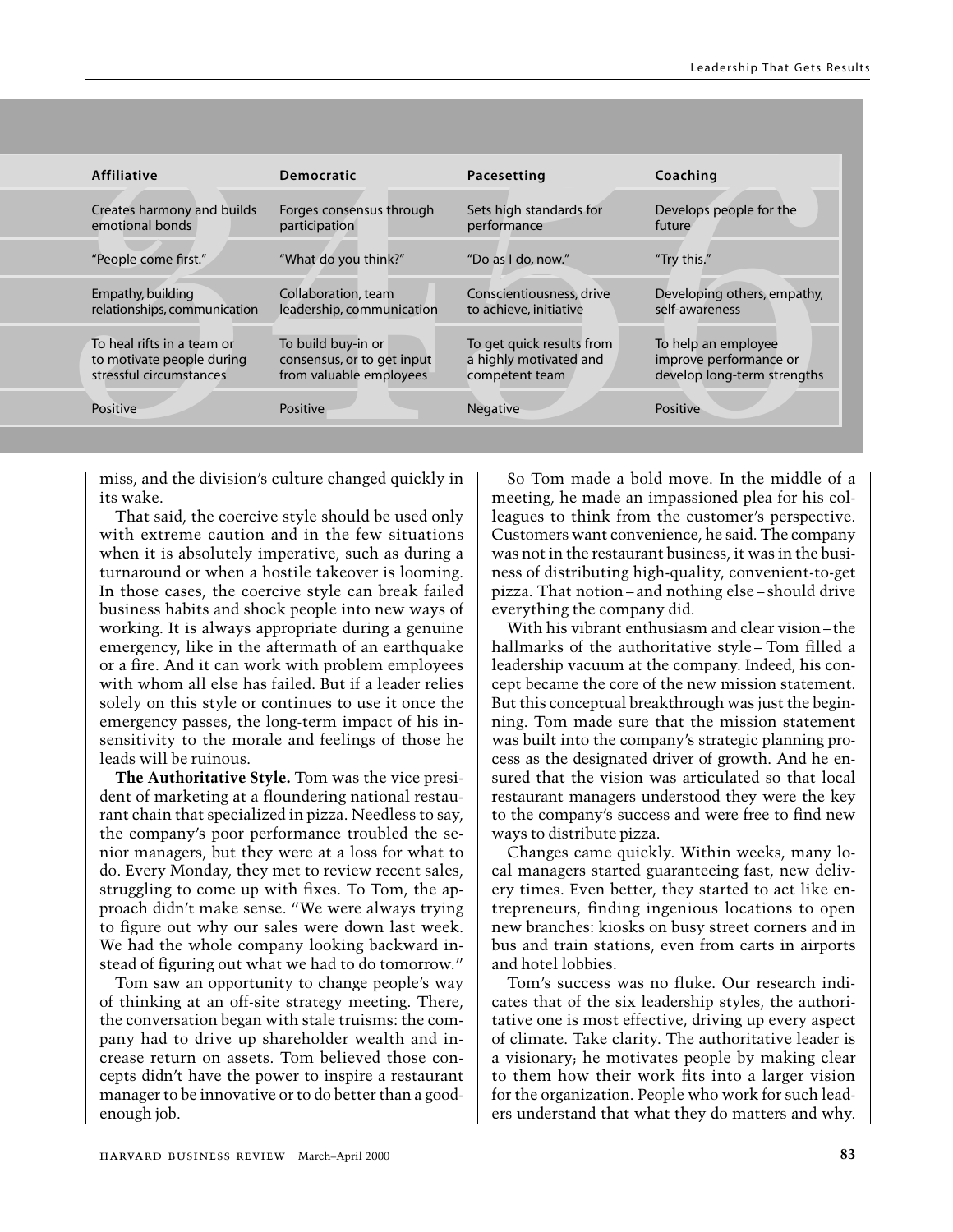Authoritative leadership also maximizes commitment to the organization's goals and strategy. By framing the individual tasks within a grand vision, the authoritative leader defines standards that revolve around that vision. When he gives performance feedback – whether positive or negative – the singular criterion is whether or not that performance furthers the vision. The standards for success are clear to all, as are the rewards. Finally, consider the style's impact on flexibility. An authoritative leader states the end but generally gives people plenty of leeway to devise their own means. Authoritative leaders give people the freedom to innovate, experiment, and take calculated risks.

Because of its positive impact, the authoritative style works well in almost any business situation. But it is particularly effective when a business is adrift. An authoritative leader charts a new course and sells his people on a fresh long-term vision.

The authoritative style, powerful though it may be, will not work in every situation. The approach fails, for instance, when a leader is working with a team of experts or peers who are more experienced than he is; they may see the leader as pompous or out-of-touch. Another limitation: if a manager trying to be authoritative becomes overbearing, he can undermine the egalitarian spirit of an effective team. Yet even with such caveats, leaders would be wise to grab for the authoritative "club" more often than not. It may not guarantee a hole in one, but it certainly helps with the long drive.

**The Affiliative Style.** If the coercive leader demands, "Do what I say," and the authoritative urges, "Come with me," the affiliative leader says, "People come first." This leadership style revolves around people – its proponents value individuals and their

n authoritative leader states<br>the end but gives peopl<br>plenty of leeway to dev<br>their own means. the end but gives people plenty of leeway to devise their own means.

emotions more than tasks and goals. The affiliative leader strives to keep employees happy and to create harmony among them. He manages by building strong emotional bonds and then reaping the benefits of such an approach, namely fierce loyalty. The style also has a markedly positive effect on communication. People who like one another a lot talk a lot. They share ideas; they share inspiration. And the style drives up flexibility; friends trust one another, allowing habitual innovation and risk taking. Flexibility also rises because the affiliative leader, like a parent who adjusts household rules for a maturing adolescent, doesn't impose unnecessary strictures on how employees get their work done. They give people the freedom to do their job in the way they think is most effective.

As for a sense of recognition and reward for work well done, the affiliative leader offers ample positive feedback. Such feedback has special potency in the workplace because it is all too rare: outside of an annual review, most people usually get no feedback on their day-to-day efforts – or only negative feedback. That makes the affiliative leader's positive words all the more motivating. Finally, affiliative leaders are masters at building a sense of belonging. They are, for instance, likely to take their direct reports out for a meal or a drink, one-onone, to see how they're doing. They will bring in a cake to celebrate a group accomplishment. They are natural relationship builders.

Joe Torre, the heart and soul of the New York Yankees, is a classic affiliative leader. During the 1999 World Series, Torre tended ably to the psyches of his players as they endured the emotional pressure cooker of a pennant race. All season long, he made a special point to praise Scott Brosius, whose father had died during the season, for staying committed even as he mourned. At the celebration party after the team's final game, Torre specifically sought out right fielder Paul O'Neill. Although he had received the news of his father's death that morning, O'Neill chose to play in the decisive game –and he burst into tears the moment it ended. Torre made a point of acknowledging O'Neill's personal struggle, calling him a "warrior." Torre also used the spotlight of the victory celebration to praise two players whose return the following year was threatened by contract disputes. In doing so, he sent a clear message to the team and to the club's owner that he valued the players immensely – too much to lose them.

Along with ministering to the emotions of his people, an affiliative leader may also tend to his own emotions openly. The year Torre's brother was near death awaiting a heart transplant, he shared his worries with his players. He also spoke candidly with the team about his treatment for prostate cancer.

The affiliative style's generally positive impact makes it a good all-weather approach, but leaders should employ it particularly when trying to build team harmony, increase morale, improve communication, or repair broken trust. For instance, one executive in our study was hired to replace a ruth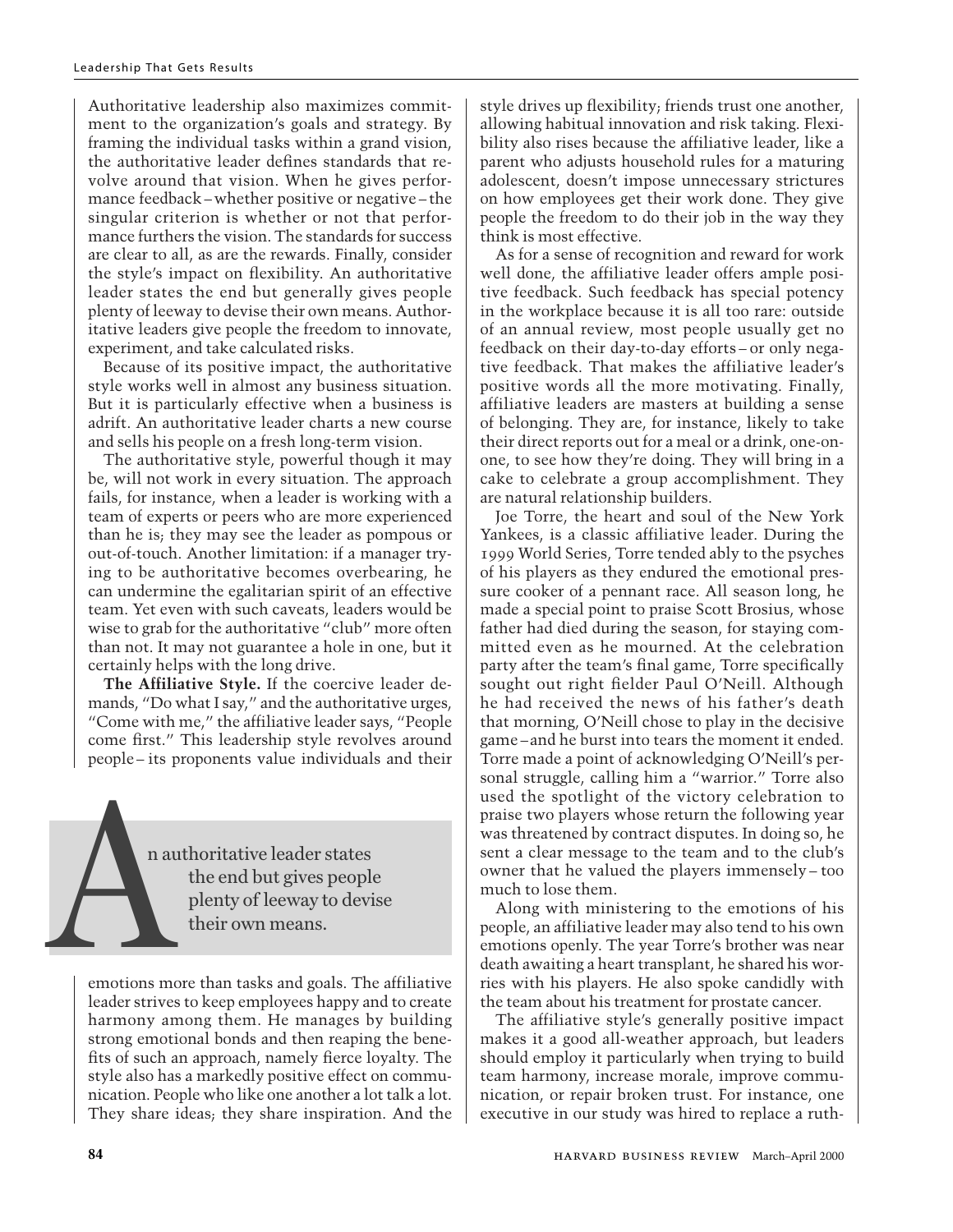less team leader. The former leader had taken credit for his employees' work and had attempted to pit them against one another. His efforts ultimately failed, but the team he left behind was suspicious and weary. The new executive managed to mend the situation by unstintingly showing emotional honesty and rebuilding ties. Several months in, her leadership had created a renewed sense of commitment and energy.

Despite its benefits, the affiliative style should not be used alone. Its exclusive focus on praise can allow poor performance to go uncorrected; employees may perceive that mediocrity is tolerated. And because affiliative leaders rarely offer constructive advice on how to improve, employees must figure out how to do so on their own. When people need clear directives to navigate through complex challenges, the affiliative style leaves them rudderless. Indeed, if overly relied on, this style can actually steer a group to failure. Perhaps that is why many affiliative leaders, including Torre, use this style in close conjunction with the authoritative style. Authoritative leaders state a vision, set standards, and let people know how their work is furthering the group's goals. Alternate that with the caring, nurturing approach of the affiliative leader, and you have a potent combination.

**The Democratic Style.** Sister Mary ran a Catholic school system in a large metropolitan area. One of the schools – the only private school in an impoverished neighborhood – had been losing money for years, and the archdiocese could no longer afford to keep it open. When Sister Mary eventually got the order to shut it down, she didn't just lock the doors. She called a meeting of all the teachers and staff at the school and explained to them the details of the financial crisis – the first time anyone working at the school had been included in the business side of the institution. She asked for their ideas on ways to keep the school open and on how to handle the closing, should it come to that. Sister Mary spent much of her time at the meeting just listening.

She did the same at later meetings for school parents and for the community and during a successive series of meetings for the school's teachers and staff. After two months of meetings, the consensus was clear: the school would have to close. A plan was made to transfer students to other schools in the Catholic system.

The final outcome was no different than if Sister Mary had gone ahead and closed the school the day she was told to. But by allowing the school's constituents to reach that decision collectively, Sister Mary received none of the backlash that would have accompanied such a move. People mourned the loss of the school, but they understood its inevitability. Virtually no one objected.

Compare that with the experiences of a priest in our research who headed another Catholic school. He, too, was told to shut it down. And he did – by fiat. The result was disastrous: parents filed lawsuits, teachers and parents picketed, and local newspapers ran editorials attacking his decision. It took a year to resolve the disputes before he could finally go ahead and close the school.

Sister Mary exemplifies the democratic style in action – and its benefits. By spending time getting people's ideas and buy-in, a leader builds trust, respect, and commitment. By letting workers themselves have a say in decisions that affect their goals and how they do their work, the democratic leader drives up flexibility and responsibility. And by listening to employees' concerns, the democratic leader learns what to do to keep morale high. Finally, because they have a say in setting their goals and the standards for evaluating success, people operating in a democratic system tend to be very realistic about what can and cannot be accomplished.

However, the democratic style has its drawbacks, which is why its impact on climate is not as high as some of the other styles. One of its more exasperating consequences can be endless meetings where ideas are mulled over, consensus remains elusive, and the only visible result is scheduling more meetings. Some democratic leaders use the style to put off making crucial decisions, hoping that enough thrashing things out will eventually yield a blinding insight. In reality, their people end up feeling confused and leaderless. Such an approach can even escalate conflicts.

When does the style work best? This approach is ideal when a leader is himself uncertain about the best direction to take and needs ideas and guidance from able employees. And even if a leader has a strong vision, the democratic style works well to generate fresh ideas for executing that vision.

The democratic style, of course, makes much less sense when employees are not competent or informed enough to offer sound advice. And it almost goes without saying that building consensus is wrongheaded in times of crisis. Take the case of a CEO whose computer company was severely threatened by changes in the market. He always sought consensus about what to do. As competitors stole customers and customers' needs changed, he kept appointing committees to consider the situation. When the market made a sudden shift because of a new technology, the CEO froze in his tracks. The board replaced him before he could appoint yet another task force to consider the situation. The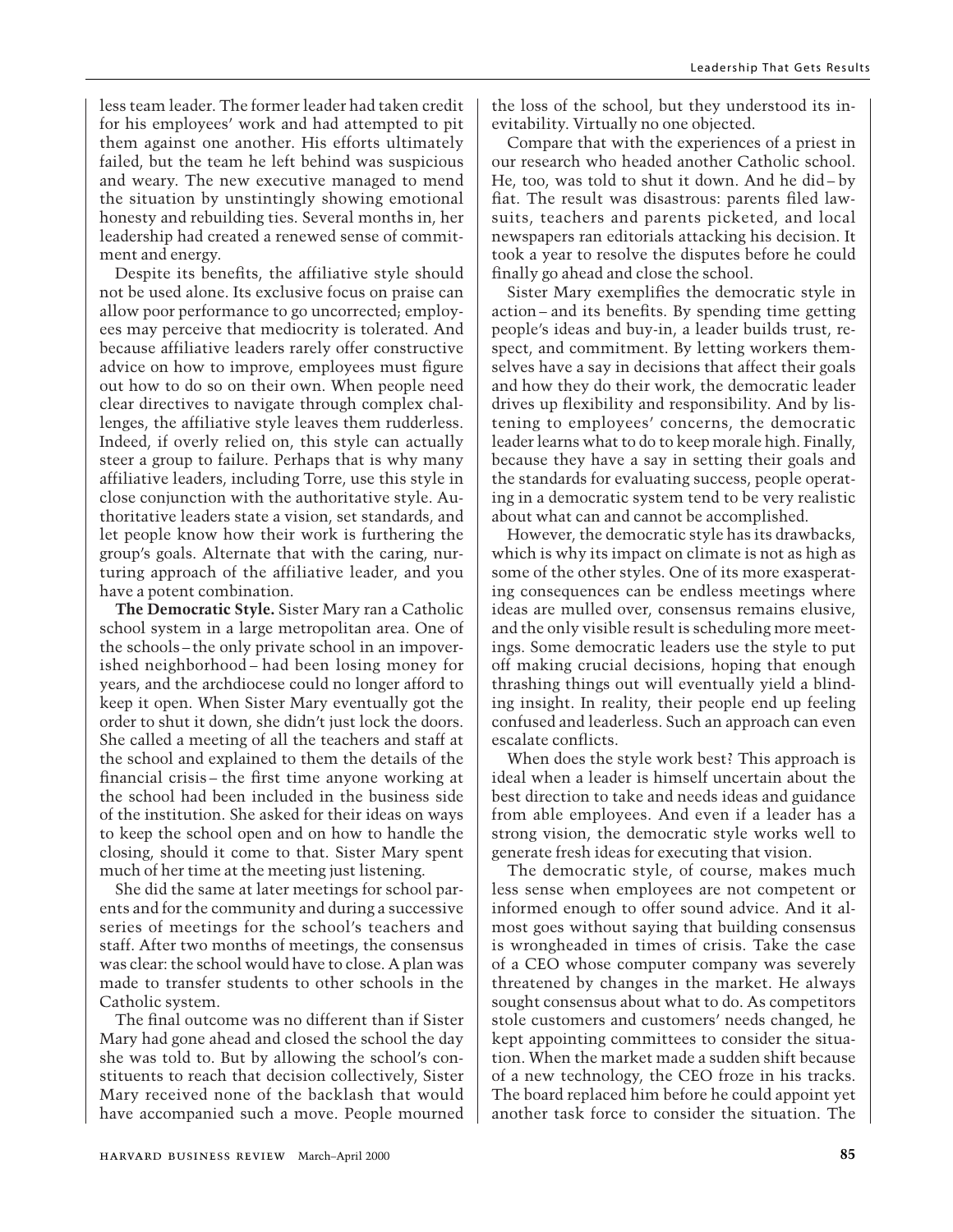new CEO, while occasionally democratic and affiliative, relied heavily on the authoritative style, especially in his first months.

**The Pacesetting Style.** Like the coercive style, the pacesetting style has its place in the leader's repertory, but it should be used sparingly. That's not what we expected to find. After all, the hallmarks of the pacesetting style sound admirable. The leader sets extremely high performance standards and exemplifies them himself. He is obsessive about doing things better and faster, and he asks the same of everyone around him. He quickly pinpoints poor performers and demands more from them. If they don't rise to the occasion, he replaces them with people who can. You would think such an approach would improve results, but it doesn't.

In fact, the pacesetting style destroys climate. Many employees feel overwhelmed by the pacesetter's demands for excellence, and their morale drops. Guidelines for working may be clear in the leader's head, but she does not state them clearly; she expects people to know what to do and even thinks, "If I have to tell you, you're the wrong person for the job." Work becomes not a matter of doing one's best along a clear course so much as second-guessing what the leader wants. At the same time, people often feel that the pacesetter doesn't trust them to work in their own way or to take initiative. Flexibility and responsibility evaporate; work becomes so task focused and routinized it's boring.

As for rewards, the pacesetter either gives no feedback on how people are doing or jumps in to take over when he thinks they're lagging. And if the leader should leave, people feel directionless – they're so used to "the expert" setting the rules. Finally, commitment dwindles under the regime of a pacesetting leader because people have no sense of how their personal efforts fit into the big picture.

For an example of the pacesetting style, take the case of Sam, a biochemist in R&D at a large pharmaceutical company. Sam's superb technical expertise made him an early star: he was the one everyone turned to when they needed help. Soon he was promoted to head of a team developing a new product. The other scientists on the team were as competent and self-motivated as Sam; his métier as team leader became offering himself as a model of how to do first-class scientific work under tremendous deadline pressure, pitching in when needed. His team completed its task in record time.

But then came a new assignment: Sam was put in charge of R&D for his entire division. As his tasks expanded and he had to articulate a vision, coordinate projects, delegate responsibility, and help develop others, Sam began to slip. Not trusting that his subordinates were as capable as he was, he became a micromanager, obsessed with details and taking over for others when their performance slackened. Instead of trusting them to improve with guidance and development, Sam found himself working nights and weekends after stepping in to take over for the head of a floundering research team. Finally, his own boss suggested, to his relief, that he return to his old job as head of a product development team.

Although Sam faltered, the pacesetting style isn't always a disaster. The approach works well when all employees are self-motivated, highly competent, and need little direction or coordination – for example, it can work for leaders of highly skilled and selfmotivated professionals, like R&D groups or legal teams. And, given a talented team to lead, pacesetting does exactly that: gets work done on time or even ahead of schedule. Yet like any leadership style, pacesetting should never be used by itself.

**The Coaching Style.** A product unit at a global computer company had seen sales plummet from twice as much as its competitors to only half as much. So Lawrence, the president of the manufacturing division, decided to close the unit and reassign its people and products. Upon hearing the news, James, the head of the doomed unit, decided to go over his boss's head and plead his case to the CEO.

What did Lawrence do? Instead of blowing up at James, he sat down with his rebellious direct report and talked over not just the decision to close the division but also James's future. He explained to James how moving to another division would help him develop new skills. It would make him a better leader and teach him more about the company's business.

Lawrence acted more like a counselor than a traditional boss. He listened to James's concerns and hopes, and he shared his own. He said he believed James had grown stale in his current job; it was, after all, the only place he'd worked in the company. He predicted that James would blossom in a new role.

The conversation then took a practical turn. James had not yet had his meeting with the CEO – the one he had impetuously demanded when he heard of his division's closing. Knowing this – and also knowing that the CEO unwaveringly supported the closing –Lawrence took the time to coach James on how to present his case in that meeting. "You don't get an audience with the CEO very often," he noted, "let's make sure you impress him with your thoughtfulness." He advised James not to plead his personal case but to focus on the business unit: "If he thinks you're in there for your own glory, he'll throw you out faster than you walked through the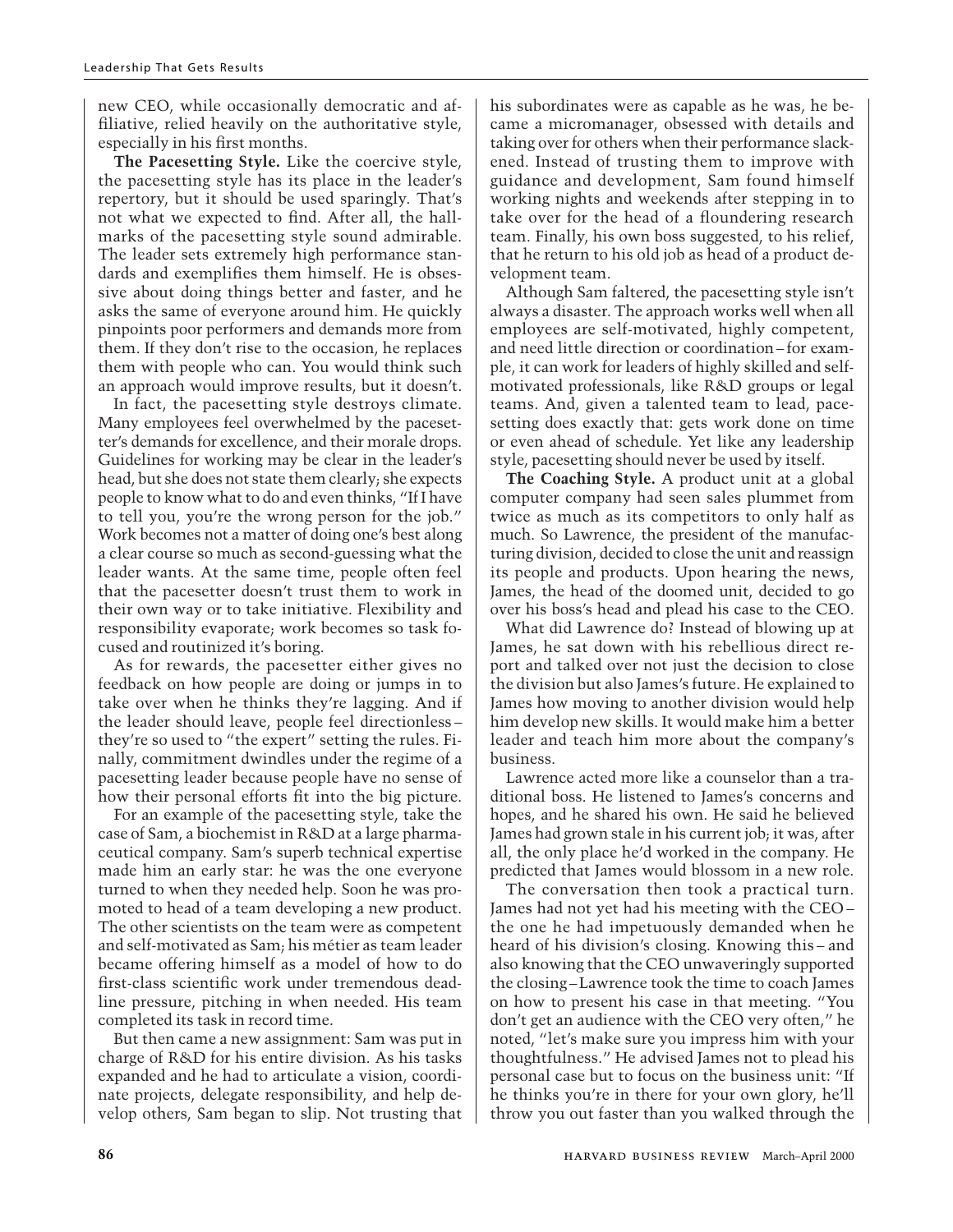door." And he urged him to put his ideas in writing; the CEO always appreciated that.

Lawrence's reason for coaching instead of scolding? "James is a good guy, very talented and promising," the executive explained to us, "and I don't want this to derail his career. I want him to stay with the company, I want him to work out, I want him to learn, I want him to benefit and grow. Just because he screwed up doesn't mean he's terrible."

Lawrence's actions illustrate the coaching style par excellence. Coaching leaders help employees identify their unique strengths and weaknesses and tie them to their personal and career aspirations. They encourage employees to establish long-term development goals and help them conceptualize a plan for attaining them. They make agreements with their employees about their role and responsibilities in enacting development plans, and they give plentiful instruction and feedback. Coaching leaders excel at delegating; they give employees challenging assignments, even if that means the tasks won't be accomplished quickly. In other words, these leaders are willing to put up with short-term failure if it furthers long-term learning.

Of the six styles, our research found that the coaching style is used least often. Many leaders told us they don't have the time in this high-pressure economy for the slow and tedious work of teaching people and helping them grow. But after a first session, it takes little or no extra time. Leaders who ignore this style are passing up a powerful tool: its impact on climate and performance are markedly positive.

Admittedly, there is a paradox in coaching's positive effect on business performance because coaching focuses primarily on personal development, not on immediate work-related tasks. Even so, coaching improves results. The reason: it requires constant dialogue, and that dialogue has a way of pushing up every driver of climate. Take flexibility. When an employee knows his boss watches him and cares about what he does, he feels free to experiment. After all, he's sure to get quick and constructive feedback. Similarly, the ongoing dialogue of coaching guarantees that people know what is expected of them and how their work fits into a larger vision or strategy. That affects responsibility and clarity. As for commitment, coaching helps there, too, because the style's implicit message is, "I believe in you, I'm investing in you, and I expect your best efforts." Employees very often rise to that challenge with their heart, mind, and soul.

The coaching style works well in many business situations, but it is perhaps most effective when people on the receiving end are "up for it." For instance, the coaching style works particularly well when employees are already aware of their weaknesses and would like to improve their performance. Similarly, the style works well when employees realize how cultivating new abilities can help them advance. In short, it works best with employees who want to be coached.

Expected<br>
Expected<br>
Supposed to the By contrast, eaders who have mastered four or more – especially the authoritative, democratic, affiliative, and coaching styles –have the best climate and business performance.

By contrast, the coaching style makes little sense when employees, for whatever reason, are resistant to learning or changing their ways. And it flops if the leader lacks the expertise to help the employee along. The fact is, many managers are unfamiliar with or simply inept at coaching, particularly when it comes to giving ongoing performance feedback that motivates rather than creates fear or apathy. Some companies have realized the positive impact of the style and are trying to make it a core competence. At some companies, a significant portion of annual bonuses are tied to an executive's development of his or her direct reports. But many organizations have yet to take full advantage of this leadership style. Although the coaching style may not scream "bottom-line results," it delivers them.

#### Leaders Need Many Styles

Many studies, including this one, have shown that the more styles a leader exhibits, the better. Leaders who have mastered four or more – especially the authoritative, democratic, affiliative, and coaching styles – have the very best climate and business performance. And the most effective leaders switch flexibly among the leadership styles as needed. Although that may sound daunting, we witnessed it more often than you might guess, at both large corporations and tiny start-ups, by seasoned veterans who could explain exactly how and why they lead and by entrepreneurs who claim to lead by gut alone.

Such leaders don't mechanically match their style to fit a checklist of situations – they are far more fluid. They are exquisitely sensitive to the impact they are having on others and seamlessly adjust their style to get the best results. These are leaders, for example, who can read in the first minutes of conversation that a talented but underper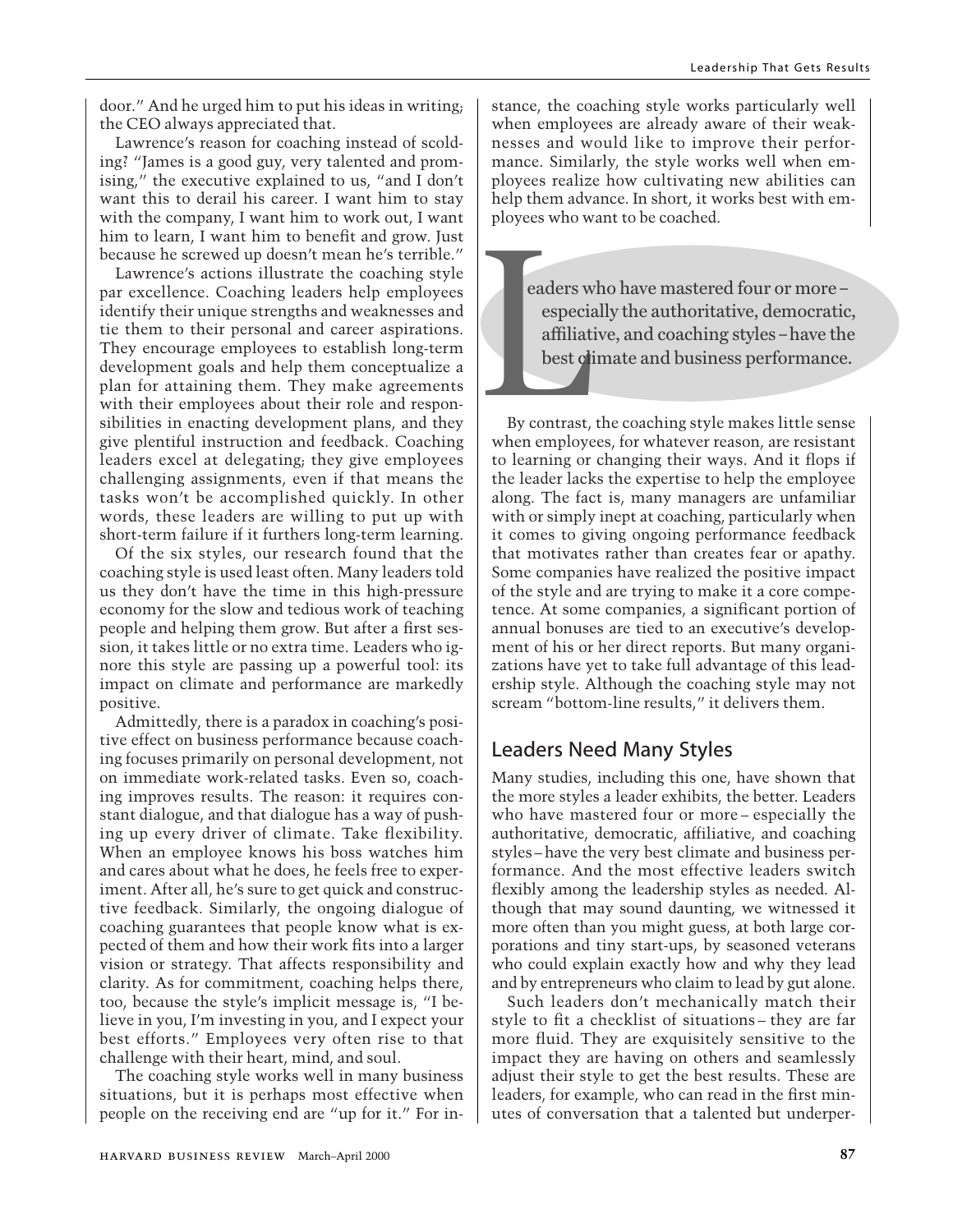forming employee has been demoralized by an unsympathetic, do-it-the-way-I-tell-you manager and needs to be inspired through a reminder of why her work matters. Or that leader might choose to reenergize the employee by asking her about her dreams and aspirations and finding ways to make her job more challenging. Or that initial conversation might signal that the employee needs an ultimatum: improve or leave.

For an example of fluid leadership in action, consider Joan, the general manager of a major division at a global food and beverage company. Joan was appointed to her job while the division was in a deep crisis. It had not made its profit targets for six years; in the most recent year, it had missed by \$50 million. Morale among the top management team was miserable; mistrust and resentments were rampant. Joan's directive from above was clear: turn the division around.

Joan did so with a nimbleness in switching among leadership styles that is rare. From the start, she realized she had a short window to demonstrate effective leadership and to establish rapport and trust. She also knew that she urgently needed to be informed about what was not working, so her first task was to listen to key people.

Her first week on the job she had lunch and dinner meetings with each member of the management team. Joan sought to get each person's understanding of the current situation. But her focus was not so much on learning how each person diagnosed the problem as on getting to know each manager as a person. Here Joan employed the affiliative style: she explored their lives, dreams, and aspirations.

She also stepped into the coaching role, looking for ways she could help the team members achieve what they wanted in their careers. For instance, one manager who had been getting feedback that he was a poor team player confided his worries to her. He thought he was a good team member, but he was plagued by persistent complaints. Recognizing that he was a talented executive and a valuable asset to the company, Joan made an agreement with him to point out (in private) when his actions undermined his goal of being seen as a team player.

She followed the one-on-one conversations with a three-day off-site meeting. Her goal here was team building, so that everyone would own whatever solution for the business problems emerged. Her initial stance at the off-site meeting was that of a democratic leader. She encouraged everyone to express freely their frustrations and complaints.

### Growing Your Emotional Intelligence

Unlike IQ, which is largely genetic – it changes little from childhood – the skills of emotional intelligence can be learned at any age. It's not easy, however. Growing your emotional intelligence takes practice and commitment. But the payoffs are well worth the investment.

Consider the case of a marketing director for a division of a global food company. Jack, as I'll call him, was a classic pacesetter: highenergy, always striving to find better ways to get things done, and too eager to step in and take over when, say, someone seemed about to miss a deadline. Worse, Jack was prone to pounce on anyone who didn't seem to meet his standards, flying off the handle if a person merely deviated from completing a job in the order Jack thought best.

Jack's leadership style had a predictably disastrous impact on climate and business results. After two years of stagnant performance, Jack's boss suggested he seek out a coach. Jack wasn't pleased but, realizing his own job was on the line, he complied.

The coach, an expert in teaching people how to increase their emotional intelligence, began with a 360-degree evaluation of Jack. A diagnosis from multiple viewpoints is essential in improving emotional intelligence because those who need the most help usually have blind spots. In fact, our research found that top-performing leaders overestimate their strengths on, at most, one emotional intelligence ability, whereas poor performers overrate themselves on four or more. Jack was not that far off, but he did rate himself more glowingly than his direct reports, who gave him especially low grades on emotional self-control and empathy.

Initially, Jack had some trouble accepting the feedback data. But when his coach showed him how those weaknesses were tied to his inability to display leadership styles dependent on those competencies – especially the authoritative, affiliative, and coaching styles – Jack realized he had to improve if he wanted to advance in the company. Making such a connection is essential. The reason: improving emotional intelligence isn't done in a weekend or during a seminar – it takes diligent practice on the job, over several months. If people do not see the value of the change, they will not make that effort.

Once Jack zeroed in on areas for improvement and committed himself to making the effort, he and his coach worked up a plan to turn his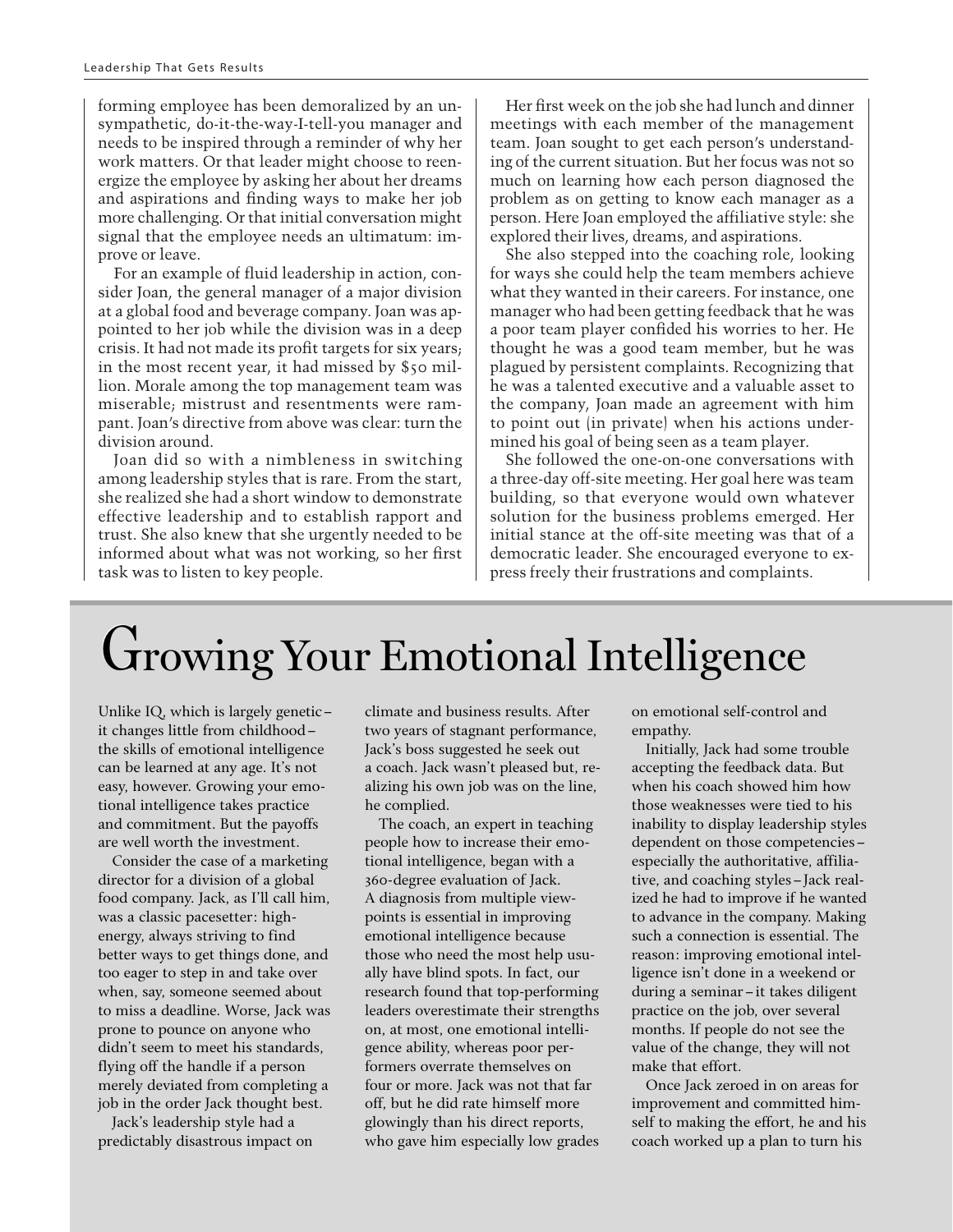The next day, Joan had the group focus on solutions: each person made three specific proposals about what needed to be done. As Joan clustered the suggestions, a natural consensus emerged about priorities for the business, such as cutting costs. As the group came up with specific action plans, Joan got the commitment and buy-in she sought.

With that vision in place, Joan shifted into the authoritative style, assigning accountability for each follow-up step to specific executives and holding them responsible for their accomplishment. For example, the division had been dropping prices on products without increasing its volume. One obvious solution was to raise prices, but the previous VP of sales had dithered and had let the problem fester. The new VP of sales now had responsibility to adjust the price points to fix the problem.

Over the following months, Joan's main stance was authoritative. She continually articulated the group's new vision in a way that reminded each member of how his or her role was crucial to achieving these goals. And, especially during the first few weeks of the plan's implementation, Joan felt that the urgency of the business crisis justified an occasional shift into the coercive style should someone fail to meet his or her responsibility. As she put it, "I had to be brutal about this follow-up and make sure this stuff happened. It was going to take discipline and focus."

The results? Every aspect of climate improved. People were innovating. They were talking about the division's vision and crowing about their commitment to new, clear goals. The ultimate proof of Joan's fluid leadership style is written in black ink: after only seven months, her division exceeded its yearly profit target by \$5 million.

#### Expanding Your Repertory

Few leaders, of course, have all six styles in their repertory, and even fewer know when and how to use them. In fact, as we have brought the findings of our research into many organizations, the most common responses have been, "But I have only two of those!" and, "I can't use all those styles. It wouldn't be natural."

Such feelings are understandable, and in some cases, the antidote is relatively simple. The leader can build a team with members who employ styles she lacks. Take the case of a VP for manufacturing. She successfully ran a global factory system largely by using the affiliative style. She

day-to-day job into a learning laboratory. For instance, Jack discovered he was empathetic when things were calm, but in a crisis, he tuned out others. This tendency hampered his ability to listen to what people were telling him in the very moments he most needed to do so. Jack's plan required him to focus on his behavior during tough situations. As soon as he felt himself tensing up, his job was to immediately step back, let the other person speak, and then ask clarifying questions. The point was to not act judgmental or hostile under pressure.

The change didn't come easily, but with practice Jack learned to defuse his flare-ups by entering into a dialogue instead of launching a harangue. Although he didn't always agree with them, at least he gave people a chance to make their case. At the same time, Jack also practiced giving his direct reports more positive feedback and reminding them of how their work

contributed to the group's mission. And he restrained himself from micromanaging them.

Jack met with his coach every week or two to review his progress and get advice on specific problems. For instance, occasionally Jack would find himself falling back on his old pacesetting tactics – cutting people off, jumping in to take over, and blowing up in a rage. Almost immediately, he would regret it. So he and his coach dissected those relapses to figure out what triggered the old ways and what to do the next time a similar moment arose. Such "relapse prevention" measures inoculate people against future lapses or just giving up. Over a sixmonth period, Jack made real improvement. His own records showed he had reduced the number of flare-ups from one or more a day at the beginning to just one or two a month. The climate had improved sharply, and the division's numbers were starting to creep upward.

Why does improving an emotional intelligence competence take months rather than days? Because the emotional centers of the brain, not just the neocortex, are involved. The neocortex, the thinking brain that learns technical skills and purely cognitive abilities, gains knowledge very quickly, but the emotional brain does not. To master a new behavior, the emotional centers need repetition and practice. Improving your emotional intelligence, then, is akin to changing your habits. Brain circuits that carry leadership habits have to unlearn the old ones and replace them with the new. The more often a behavioral sequence is repeated, the stronger the underlying brain circuits become. At some point, the new neural pathways become the brain's default option. When that happened, Jack was able to go through the paces of leadership effortlessly, using styles that worked for him – and the whole company.